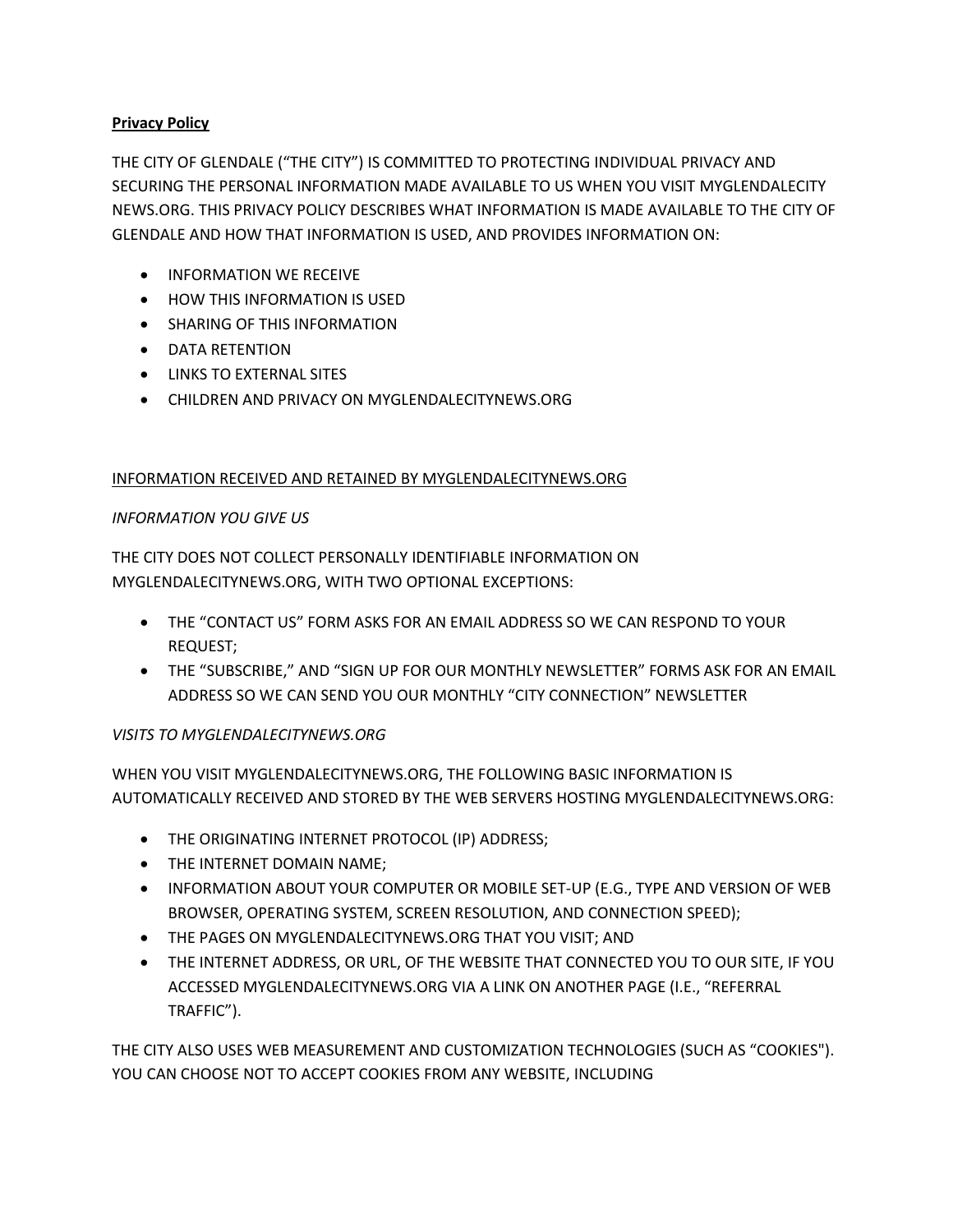MYGLENDALECITYNEWS.ORG, BY CHANGING YOUR BROWSER SETTINGS. TO LEARN HOW TO MANAGE OR REFUSE COOKIES FROM MYGLENDALECITYNEWS.ORG OR ANY OTHER SITE SEE [USA.GOV.](http://www.usa.gov/optout_instructions.shtml)

# *EMAIL SUBSCRIPTIONS*

IN ORDER TO MANAGE CITY EMAIL SUBSCRIPTION LISTS, WE RETAIN THE EMAIL ADDRESS OF OUR EMAIL SUBSCRIBERS, LOGS OF EMAILS WE SEND, AND AUTOMATICALLY GENERATED EMAIL DATA USED TO IMPROVE OUR EMAIL COMMUNICATIONS. THIS AUTOMATICALLY GENERATED EMAIL DATA (GENERATED THROUGH SIMPLE TOOLS SUCH AS "PIXEL TAGS" AND LINK REDIRECTS) INCLUDES:

- THE RECIPIENT'S EMAIL CLIENT;
- WHETHER THE EMAIL WAS OPENED;
- **•** IF A LINK IN THE MESSAGE WAS CLICKED;
- WHETHER AN EMAIL WAS DELIVERED;
- IF THE EMAIL WAS FORWARDED; AND
- **IF THE EMAIL WAS PRINTED.**
- IF, AT ANY TIME, YOU WISH TO STOP RECEIVING OUR MESSAGES, SIMPLY CLICK ON THE "UNSUBSCRIBE" LINK AT THE BOTTOM OF EACH EMAIL MESSAGE.

### HOW INFORMATION IS USED

IF YOU CHOOSE TO PROVIDE US WITH INFORMATION, WE MAY USE THAT INFORMATION TO CONTACT YOU, RESPOND TO YOUR MESSAGE, OR PROVIDE YOU THE INFORMATION OR SERVICES YOU REQUESTED. IN ORDER TO SERVE YOU BETTER, WE MAY ANALYZE MULTIPLE SOURCES OF DATA YOU HAVE PROVIDED (FOR EXAMPLE, TO LOOK UP WHETHER YOU PREVIOUSLY CONTACTED THE CITY ABOUT THE SAME TOPIC SO THAT WE DO NOT SEND YOU A DUPLICATIVE RESPONSE).

WE MAY USE DATA YOU PROVIDE AND AUTOMATICALLY GENERATED DATA FOR STATISTICAL ANALYSIS TO ASSESS, FOR EXAMPLE, WHAT INFORMATION IS OF INTEREST TO USERS, TECHNICAL DESIGN SPECIFICATIONS, AND SYSTEM PERFORMANCE. THIS ALLOWS US TO MAKE GENERAL IMPROVEMENTS TO OUR SITE AS WELL AS TO OFFER TAILORED CONTENT TO OUR RESIDENTS.

### SHARING OF THIS INFORMATION

THE CITY USES A THIRD-PARTY ANALYTICS PROVIDER (CURRENTLY GOOGLE ANALYTICS) TO ANALYZE DATA FROM COOKIES. THE THIRD-PARTY ANALYTICS PROVIDER DOES NOT RECEIVE PERSONALLY IDENTIFIABLE INFORMATION THROUGH THESE COOKIES. PLEASE REVIEW GOOGLE ANALYTICS' [PRIVACY](http://www.google.com/intl/en/analytics/privacyoverview.html)  [POLICY](http://www.google.com/intl/en/analytics/privacyoverview.html) FOR ADDITIONAL INFORMATION.

WE DO NOT USE OR SHARE YOUR INFORMATION FOR COMMERCIAL PURPOSES AND, EXCEPT AS DESCRIBED ABOVE, WE DO NOT EXCHANGE OR OTHERWISE DISCLOSE THIS INFORMATION.